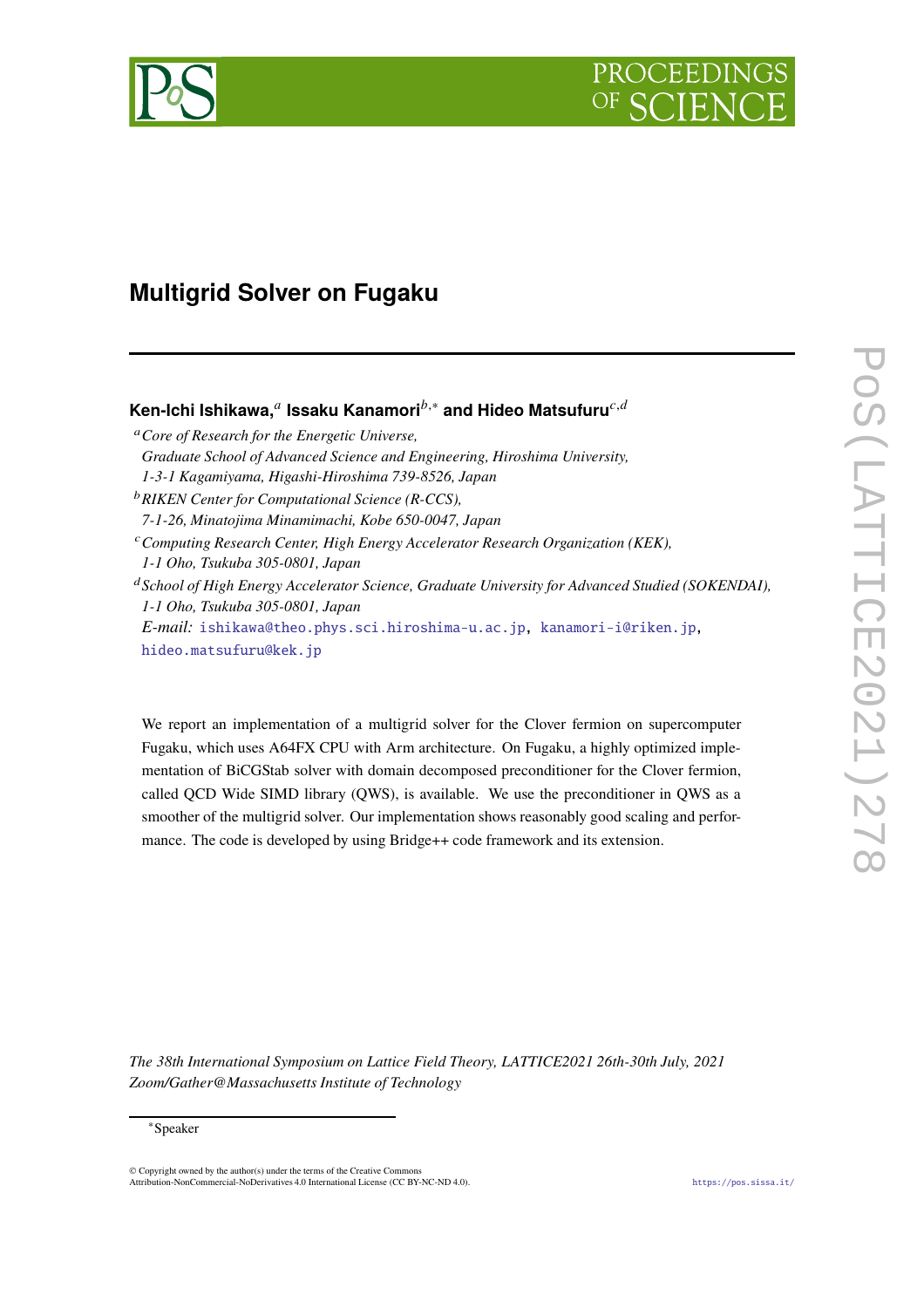#### **1. Introduction**

The most time-consuming part of typical lattice QCD simulations is linear solvers to solve Dirac equations by using iterative methods. As the quark mass becomes smaller, the number of iterations needed to solve the system increases and thus we need efficient preconditioners. The multigrid method is one of the most successful methods to accelerate the solvers for lattice QCD [\[1\]](#page-7-0).

In this article, we focus on the implementation of a multigrid solver for supercomputer Fugaku. Fugaku, the number 1 machine in the Top 500 list as of November 2021, adopts a new processor named A64FX with Armv8.2-A architecture with Fujitsu extension [\[2\]](#page-7-1). We usually need a specific tuning to each new architecture to achieve high performance. For lattice QCD application on Fugaku, we have developed a solver library for the Clover fermion, called QCD Wide SIMD (QWS) library [\[3](#page-7-2), [4](#page-7-3)], as a part of the co-design activities for the development of Fugaku [\[5\]](#page-7-4). Not only being a library with high performance, but QWS also provides us an example of an efficient data layout for lattice QCD simulation on Fugaku. QWS is a nested BiCGStab solver with a domain decomposed Schwartz Alternating Procedure (SAP) preconditioner. Its development has an aspect of a testbed for frequent neighboring communications and global reductions, and it indeed achieved an ideal weak scaling up to more than 140,000 nodes [\[3](#page-7-2)]. Although it also gives good performance in realistic situations such as  $O(100)$  nodes and almost physical light quark mass, adopting better algorithms may further reduce the elapsed time. Multigrid solvers are good candidates. The purpose of this work is to provide a tuned version of the multigrid solver for Fugaku making use of the QWS as a part of implementation.

It is desirable, however, to minimize the machine-specific codes to reduce the cost of the implementation as well as the maintenance. We successfully prepared a framework for multigrid solver using Bridge++ code set [\[6](#page-7-5)], where only machine-specific fermion operators and some basic linear algebra routines are needed. The multigrid solver contains several solvers: an outer solver, a smoother, and a coarse grid solver. The outer solver and the smoother work on the original fine grid lattice. We need to prepare fine and coarse operators tuned to Fugaku. Following the strategy of DD- $\alpha$ AMG [\[7](#page-7-6)], we adopt multiplicative SAP for smoother, for which we make use of the implementation in QWS. Although combining with QWS is mainly for a performance reason, our second purpose is to provide an example of using QWS from an application code. The source code of the multigrid solver will be publicly available as a part of Bridge++ 2.0 [\[8\]](#page-7-7).

In the next section, we provide the specification of Fugaku and introduce QWS. We explain the details of our implementation in Sec. [3.](#page-2-0) We then provide the benchmark result in Sec. [4](#page-4-0) before giving the summary and outlooks in Sec. [5.](#page-5-0)

#### **2. Supercomputer Fugaku and QWS**

The supercomputer Fugaku is installed at RIKEN Center for Computational Science in Kobe, Japan and has started shared service in March 2021. Its theoretical peak performance is 488 PFlops in double precision and 977 PFlops in single precision. Each node consists of one A64FX processor [\[2](#page-7-1)]. The processor has 48 cores that are grouped as 4 core memory groups (CMGs) for computation, and also has 2 or 4 assistant cores. The SIMD, called scalable vector extension (SVE), is 512-bit wide. The theoretical peak performance of one processor is 3,072 GFlops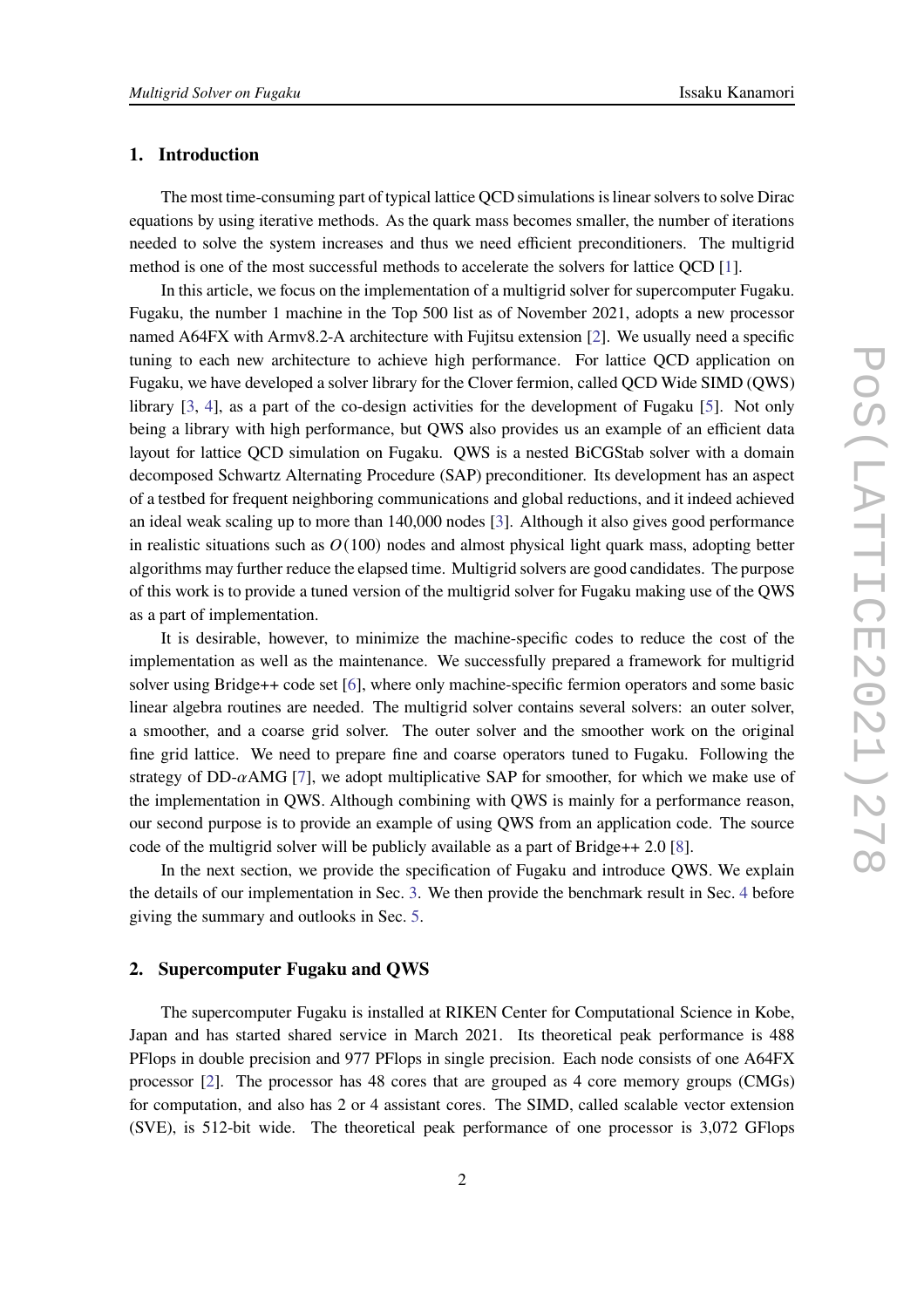in double precision at 2.0GHz operation, which is roughly the same as Intel Xeon Phi Knights Landing (KNL). Each processor has an on-chip 32 GiB HBM2 memory whose bandwidth is 1,024 GB/s, which roughly amounts twice the KNL case. The network is Tofu Interconnect D. Its injection bandwidth is 40.2 GB/s per node.

The development of Fugaku adopted the co-design approach [\[5](#page-7-4)], where the hardware developer and software developer works cooperatively. Lattice QCD is one of their 9 applications targeted in the co-design. The QCD Wide SIMD (QWS) library (QWS) [\[3,](#page-7-2) [4](#page-7-3)] is one the outcomes. It implements a nested BiCGstab solver with domain decomposed preconditioner for the Clover fermion and the inner solver achieved 102 PFlops in single precision using 147,456 nodes, which is 10.2% of the theoretical peak performance in the boost mode with 2.2GHz.

The inner solver in QWS is a single precision BiCGStab solver for the preconditioned operator  $AM<sub>SAP</sub>$ . Here, A is the Clover Dirac operator  $D<sub>Clover</sub>$  with the Clover term preconditioned,

$$
A = C^{-1}D_{\text{Clover}} = 1 + \kappa C^{-1}H, \qquad C = 1 + \frac{i}{2}\kappa c_{\text{SW}}\sigma_{\mu\nu}F_{\mu\nu}
$$
 (1)

with hopping parameter  $\kappa$ , the Clover term coefficient  $c_{SW}$ , and the hopping term H.  $M_{SAP}$  is a domain decomposed multiplicative SAP preconditioner for A. It uses 2 domains in each MPI process and a Jacobi iteration with a fixed number of iterations applied alternatively to each domain. A single precision solution of  $Ax = b$  is constructed as  $x = M_{SAP}y$  with y obtained by solving  $(AM<sub>SAP</sub>)y = b$ . Combining with the Richardson-iteration, we obtain the solution of  $Ax = b$  in double precision. To obtain the solution to the full operator  $D_{\text{Clover}}$ , the source vector  $b$  should be preconditioned with the Clover term by multiplying  $C^{-1}$ . In this way we can solve the full system  $D_{\text{Cover}}x = b$  by using QWS. We can also use QWS to solve the SAP preconditioned system  $AM_{\text{SAP}}x = b$ . It also provides a routine for applying  $M_{\text{SAP}}$ . It is the user's responsibility to calculate C and  $C^{-1}$  from the gauge field and to set the value of  $C^{-1}$ .

To minimize the communication latency, QWS uses a low level API called uTofu for Remote Direct Memory Access (RDMA) together with a double buffering algorithm. An important restriction is that due to the SIMD vector usage, the local lattice in the x-direction must be a multiple of 32 to make fully use of QWS. We describe the details of the SIMD vector usage in the next section.

#### <span id="page-2-0"></span>**3. Implementation Details**

We employ two-level multigrid process for simplicity. We use single precision for the multigrid preconditioner. The general structure of our implementation which does not use QWS is found in [\[6\]](#page-7-5).

The multigrid process contains the following four ingredients besides the setup process:

- Restriction from the fine grid lattice to the coarse grid lattice
- Coarse grid solver
- Prolongation from the coarse grid to the fine grid lattice
- Smoother (fine grid solver)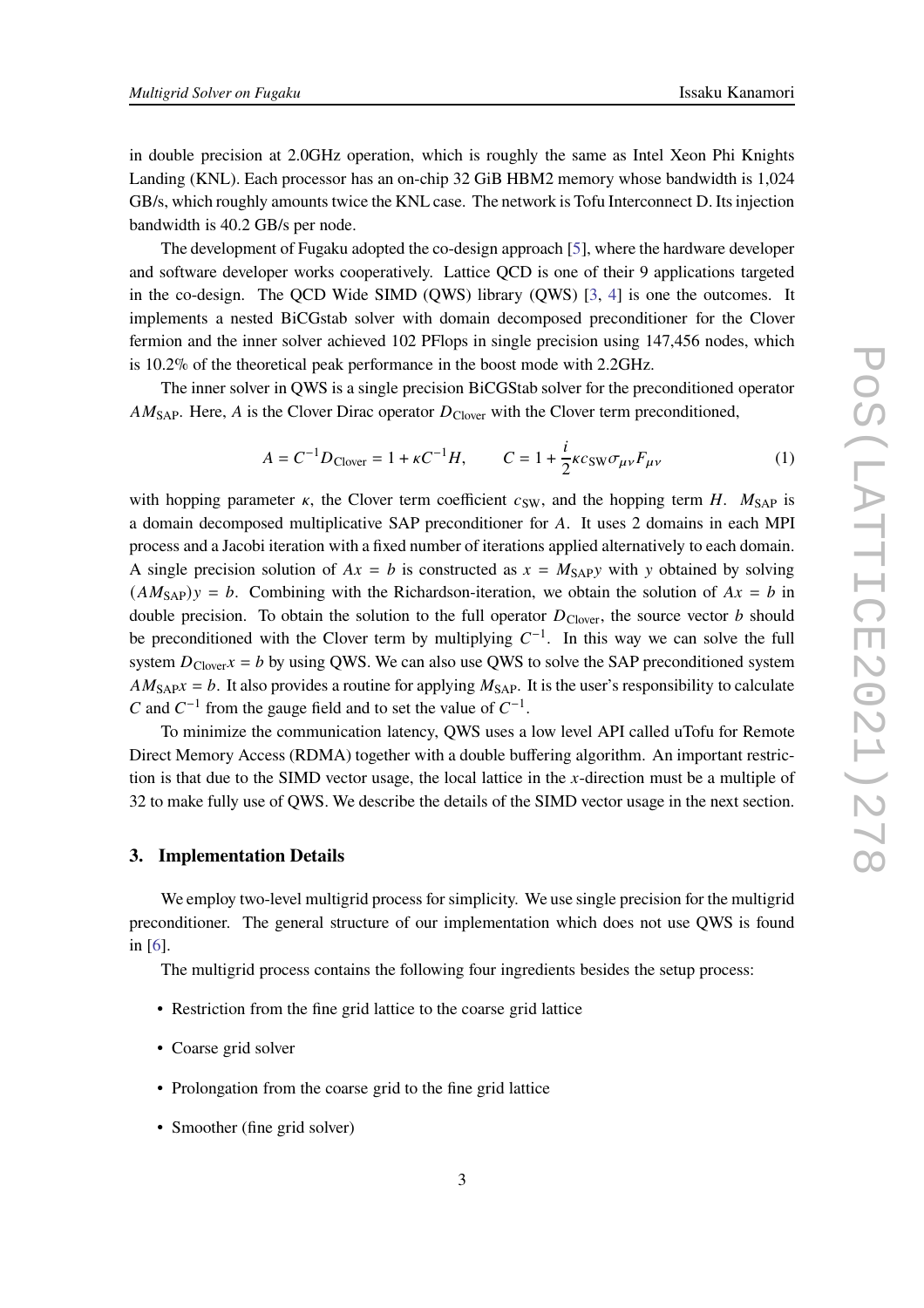The restriction and prolongation are domain decomposed algebraic processes with null space vectors. We denote the number of null space vectors as  $N_{\text{vec}}$ . We adopt a BiCGStab solver for the coarse grid solver. We use a post smoother after the prolongation and apply several (fixed numbers of) steps of multiplicative SAP. For this, we call  $M_{SAP}$  of QWS from Bridge++. Since the Dirac operator in QWS is preconditioned with the Clover term, we need to apply  $C^{-1}$  before applying  $M<sub>SAP</sub>$ , which is also available in QWS. The outer solver is Flexible BiCGStab. Before starting solving, we need the setup process to generate  $N_{\text{vec}}$  null space vectors. The very initial null space vectors are generated by applying  $M<sub>SAP</sub>$  on  $N<sub>vec</sub>$  random vectors and the initial coarse grid operator is generated by using them. We then adaptively apply the multigrid preconditioner to them 4 times. The coarse grid operator is also adaptively updated accordingly. The combination of the domain decomposed adaptive multigrid with SAP smoother is essentially the same as  $DD-\alpha AMG$  [\[7](#page-7-6)], except for they did not use (flexible) BiCGStab but used (flexible/even-odd preconditioned) GMRes solvers.

Another difference from  $DD-\alpha$ AMG is that we use different domain sizes for the coarsegraining process and SAP smoother. The domain size for the restriction/prolongation is constrained by the SIMD vector usage as described below and we adopt  $8 \times 4 \times 4 \times 4$  lattice points, which divides each local lattice on one MPI process into  $O(10)-O(100)$  domains. For SAP, as we use  $M<sub>SAP</sub>$  in QWS, we have only 2 domains in each local lattice.

The architecture-specific implementation appears in the usage of SIMD vector most apparently. During the development of QWS, it turned out that packing the real part and imaginary part of complex numbers into different SIMD vectors is more efficient than packing them into the same vector. As depicted in Fig. [1,](#page-4-1) we pack the site degrees of freedom with two-dimensional tiling in the  $x-y$  plane, where the complex numbers on  $4 \times 4$  lattice sites are packed into two SIMD vectors. The same layout is used both on the fine grid lattice and the coarse grid lattice. It is natural to constrain the size of the domain for the coarse-graining process to multiples of  $4 \times 4 \times 1 \times 1$  lattice and we adopt a domain that consists of  $8 \times 4 \times 4 \times 4$  lattice sites in the benchmark. Since each domain gives one coarse lattice site, this makes a typical number of coarse lattice sites divided by SIMD vectors the same order of the number of threads, and thus we can still use thread parallelizations for the site degrees of freedom. A comment to higher-level of the multigrid extensions is in order. In the next level, the number of lattice points divided by SIMD would be  $O(1)$ , which is significantly smaller than the number of threads. We can no longer use a simple thread parallelization for the site degrees of freedom and we would need a different strategy of thread parallelization, *e.g.*, parallelization for the null vectors.

QWS, from which we employ the SAP preconditioner  $M_{SAP}$  as a smoother on the fine grid, adopt a different packing scheme of the lattice sites. It uses one-dimensional tiling in the  $x$ -direction which constrains the domain size for the SAP to be a multiple of 16 in the  $x$ -direction. Each local lattice has two domains and they divide the local lattice in  $x$ -direction. Therefore the local extent in x-direction must be a multiple of 32 for  $M_{\text{SAP}}$ . While it is acceptable to impose such a constraint on the fine grid lattice, it is too restrictive on the coarse grid lattice. One could use a different data layout for the coarse grid lattice but we instead use the two-dimensional tiling in Fig. [1](#page-4-1) for both grids. With this choice, we have a more flexible local lattice size, although the local lattice size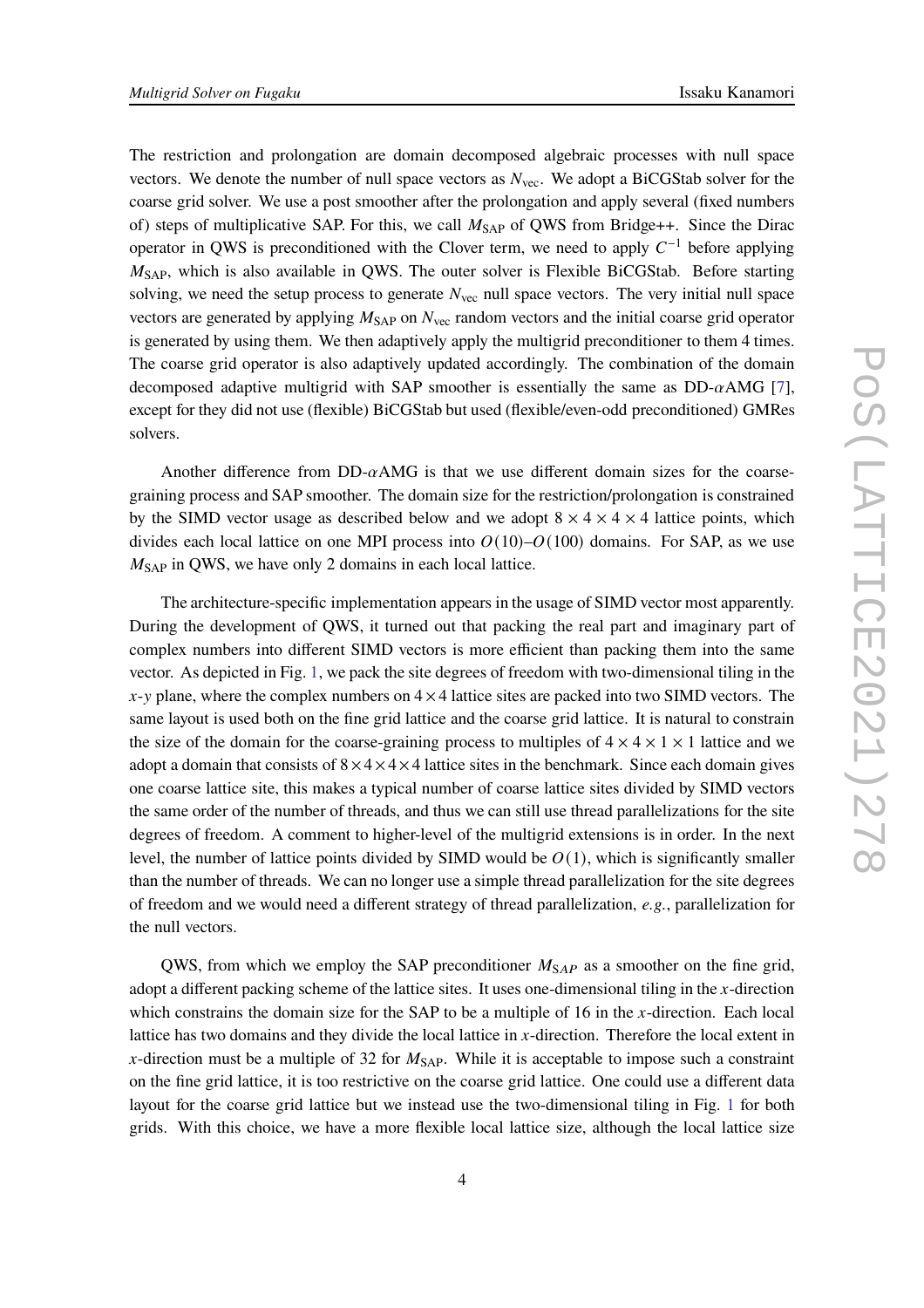<span id="page-4-1"></span>

Figure 1: SIMD data layout. We use the same layout for both fine and coarse grid systems.

we can combine with OWS is still restricted<sup>[1](#page-4-2)</sup>. To bridge the data layouts between, suitable layout conversions are inserted before and after the smoother.

We use MPI persistent communication with Fujitsu extension for the neighboring communications, except for those in  $M_{\text{SAP}}$  which directly calls uTofu API as stated in the previous section. The Fujitsu extension internally utilizes the assistant cores to accelerate the communication and helps to overlap between communication and computation. We do not have to call MPI\_Test that some systems may require to trigger the communication in the background nor devote one thread for calling MPI\_Wait during the overlapped computation. Therefore all the computational cores fully work for the computation during the communication.

## <span id="page-4-0"></span>**4. Performance**

For benchmarking our implementation, we examine 3 configurations from the following sets (1 configuration from each):

- A:  $32<sup>3</sup> \times 64$  lattice with 156 MeV pion [\[9](#page-7-8)].
- B:  $64^3 \times 64$  lattice with 512 MeV pion [\[10\]](#page-7-9).
- C:  $96<sup>3</sup> \times 96$  lattice with 145 MeV pion [\[11\]](#page-7-10).

As a reference implementation, we use a solver in LDDHMC [\[9\]](#page-7-8) tuned for Fugaku. The tuned version is a reimplementation of QWS in domain decomposed HMC but employs different axis ordering from QWS, the *t*-direction loop is innermost and SIMDzed. In measuring the performance, we allocate 1 MPI process per CMG, *i.e.*, 4 MPI processes per node. The compiler is the Fujitsu compiler with version 4.5.0. We use the clang mode of the compiler for the multigrid solver and the trad mode for LDDHMC.

Figure [2](#page-5-1) shows the elapsed time to solve 1 equation (left panel) and 12 equations on the same configuration (right panel). For the multigrid solvers, we examine two different numbers of null space vectors,  $N_{\text{vec}} = 16$  and 32. In the figure, the setup time, which is necessary to prepare the null space vectors and called only once for each configuration, is also piled as a light color box to each elapsed time of the multigrid solver. LDDHMC is always the fastest to solve one equation

<span id="page-4-2"></span><sup>1</sup>Although the efficiency is lower, a SAP preconditioner without QWS is also available in Bridge++ and can be combined with the multigrid solver [\[6](#page-7-5)].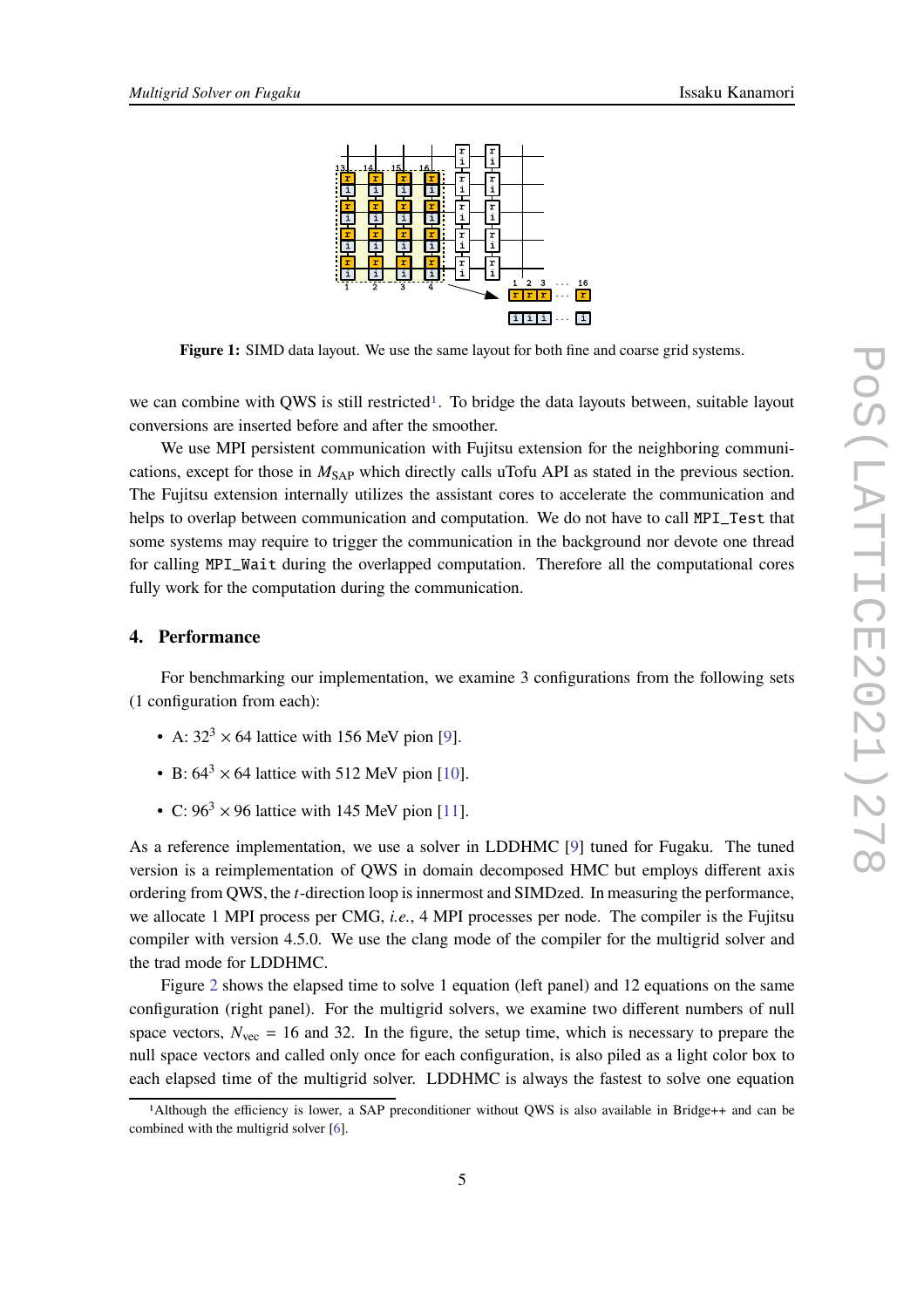<span id="page-5-1"></span>

**Figure 2:** Elapsed time to solve the linear equation for one source vector (left panel) and twelve source vectors (right panel). MG16 and MG32 denote the multigrid solvers with  $N_{\text{vec}} = 16$  and 32, respectively. MG32 for Set B on 16 nodes did not run because the memory size needed exceeds the available memory size.

because of the large overhead of the multigrid solver due to the setup process to generate null space vectors. On the other hand, if we need to solve more equations with the same configuration, which often happens in the measurements, the overhead can be compensated by a shorter elapsed time in solving with the multigrid solver. Especially for the set C whose quark mass is the lightest among the three sets, the time to solve 12 equations with multigrid solver ( $N_{\text{vec}} = 16$ ) including the setup overhead is less than half the timing of LDDHMC. On the other hand, for Set B, which corresponds to a rather heavy quark mass, the "solve" of the multigrid solver is slower than LDDHMC so the overhead cannot be compensated.

The fraction of each component of the solving is shown in the left panel of Fig. [3.](#page-6-0) It is natural to observe that having a larger number of null space vectors results in spending more time in the coarse grid solver. Within the test cases, there is a tendency that spending more time in the smoother gives shorter elapsed time to solve the equation. This is because the smoother from QWS is very efficient. The performance of individual ingredients per node for set C with  $N_{\text{vec}} = 16$  on 216 nodes are the following: 790 GFlops for the smoother, 91 GFlops for the coarse grid solver, 82 GFlops for the restriction, and 125 GFlops for the prolongation. Note that the theoretical peak performance is 6,144 GFlops/node in single precision.

The right panel in Fig. [3](#page-6-0) is a strong scaling plot of the solving and each part, for set C with the  $N_{\text{vec}} = 16$  case. It is not a perfect scaling but a reasonably good scaling: as the number of nodes increases by 2.25 times, the elapsed time reduces from 39.20 seconds to 20.56 seconds. This corresponds to 86% in the parallelization efficiency. The scaling of the prolongation and restriction (P/R) is almost perfect. The breaking of scaling mainly comes from the coarse solver and the smoother.

#### <span id="page-5-0"></span>**5. Summary and Outlooks**

We implemented a multigrid solver for the Clover fermion on supercomputer Fugaku. The code is implemented in the framework of Bridge++ incorporating a preconditioner from QWS, which is an outcome of the co-design activity for Fugaku. Our implementation, therefore, provides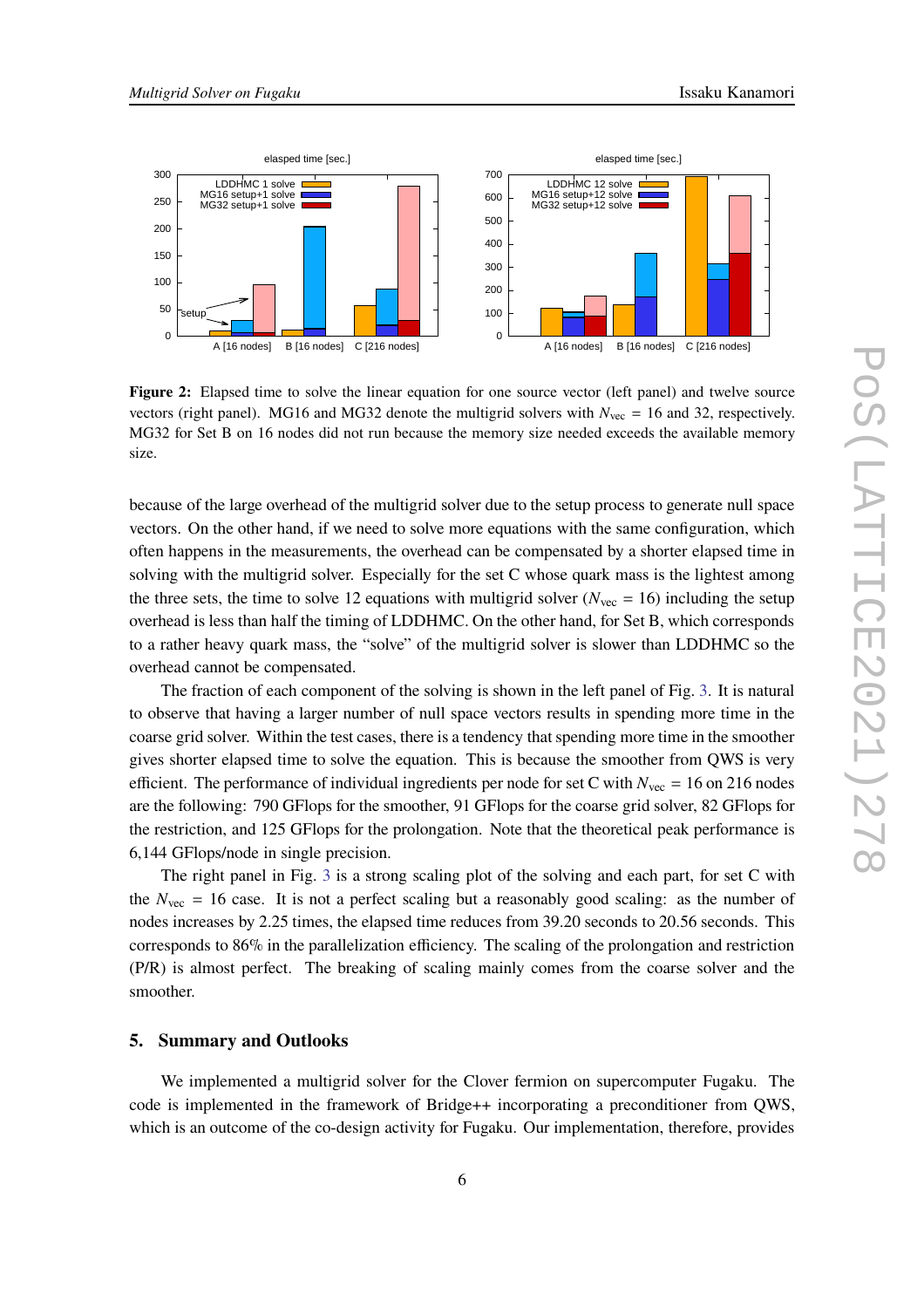<span id="page-6-0"></span>

**Figure 3:** Left panel: fraction of elapsed time for each component of the multigrid solver. For each configuration, the elapsed time is normalized by the solving time without the setup with the  $N_{\text{vec}} = 16$  case (MG16). The result of MG32 for set B is missing because the required memory size exceeds the available system memory size. Right panel: strong scaling of the multigrid solver with  $N_{\text{vec}} = 16$  with set C. P/R stands for the prolongation and restriction.

an example of making an efficient use of QWS. We adopted a data layout specific to the A64FX processor. To use a SAP preconditioner from QWS, the domain size for the SPA preconditioner is different from the domain size for the coarse-graining process to make a coarse grid lattice. For light enough quarks, the multigrid solver showed a shorter elapsed time to solve one equation than a solver from LDDHMC, a reimplementation of QWS. The overhead to prepare the null space vectors is not negligible so that the current implementation is not suitable to solely solve a single equation. If we need to solve several equations on the same gauge configuration, the multigrid solver becomes more efficient in the total computational cost. The performance largely owes to the high efficiency of the QWS. The strong scaling is reasonably good.

For further improvement, we are planning to update the coarse solver and the setup process. Although the current two-level multigrid is practically enough, it would be interesting to investigate possible implementations for higher-level multigrid preconditioners. The code will be available in the forthcoming release of Bridge++.

#### **Acknowledgments**

We thank LQCD co-design team in flagship 2020 project Bridge++ project members and. The configurations are from Japan Lattice Data Grid [\[12](#page-7-11)]. The numerical simulation and code development were performed on the supercomputer Fugaku at RIKEN Center for Computational Science and 'Flow' at Information Technology Center, Nagoya University. This work is supported by JSPS KAKENHI (JP19K03837,JP20K03961), the MEXT as 'Program for Promoting Researches on the Supercomputer Fugaku' (Simulation for basic science: from fundamental laws of particles to creation of nuclei) and 'Priority Issue 9 to be Tackled by Using the Post-K Computer' (Elucidation of the Fundamental Laws and Evolution of the Universe), and Joint Institute for Computational Fundamental Science (JICFuS).